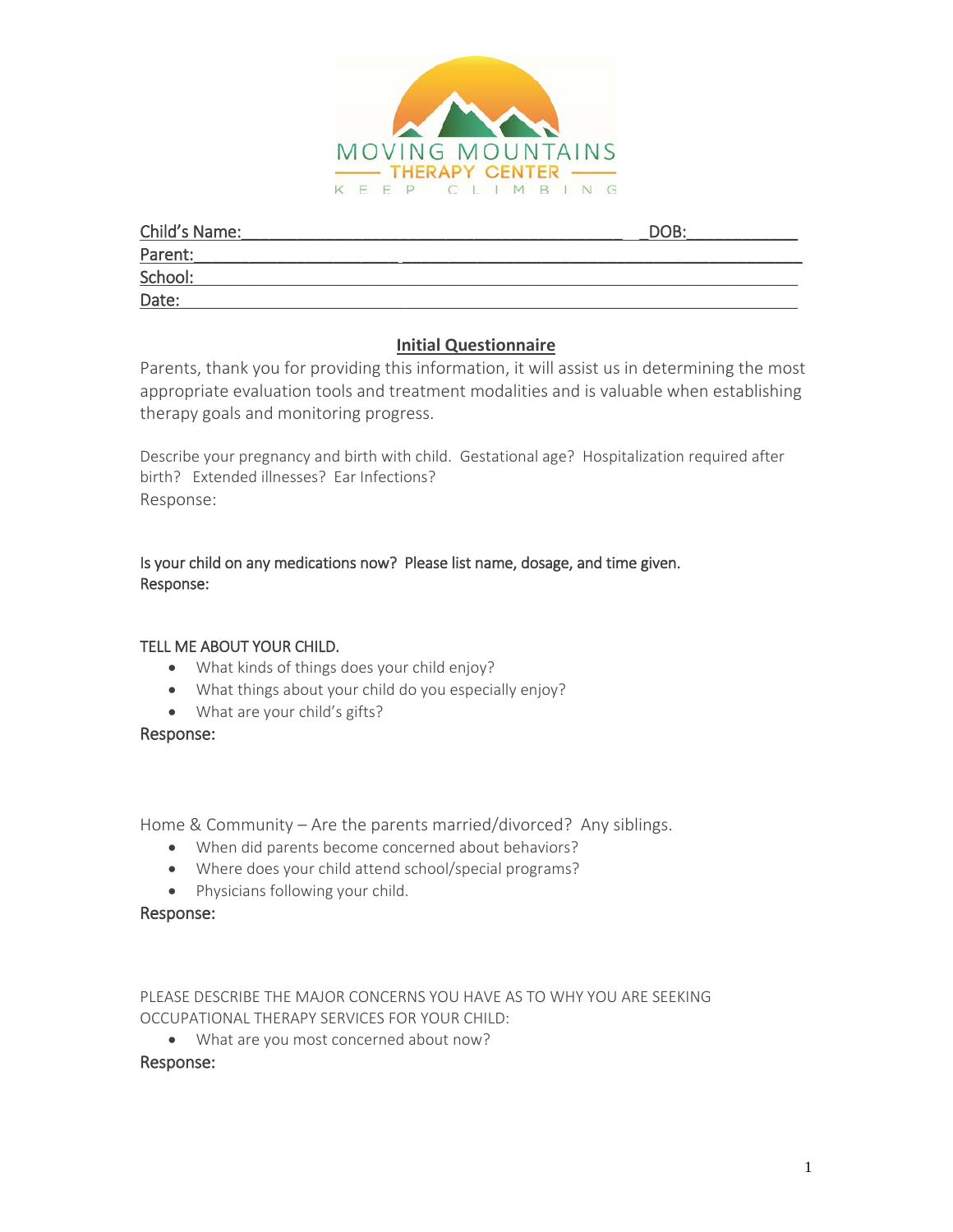

IN ORDER TO MEET YOUR NEEDS AND THE NEEDS OF YOUR CHILD IT IS HELPFUL FOR US TO BE AWARE OF ALL OTHER SERVICES YOUR CHILD IS RECEIVING AT THIS TIME (PLEASE LIST ALL SERVICES BEING RECEIVED EITHER AT SCHOOL OR PRIVATELY AND INCLUDE THE NAMES OF THE PROVIDERS)

Have you or are you receiving speech, physical, or occupational therapy services? If so, where, from whom and how long?

Have you or are you receiving psychology or family support services from the Child Development Center to support you and your child? If so, where, from whom and how long?

## Functional Skills:

## Gross Motor:

- Describe your child's gross motor skills (Can he walk, run, throw and catch a ball, ride a trike/bike with or without training wheels.
- Is your child involved in any sports/physical activities such as soccer, T-ball, baseball, swimming, horseback riding, creative movement, etc?

## Response:

## Fine Motor:

## Tool Use (utensils, pencils):

- Describe how your child manages utensils such as a fork, spoon, and knife; pencil or crayon; scissors?
- Does your child hold utensils with a normal/standard tripod grasp?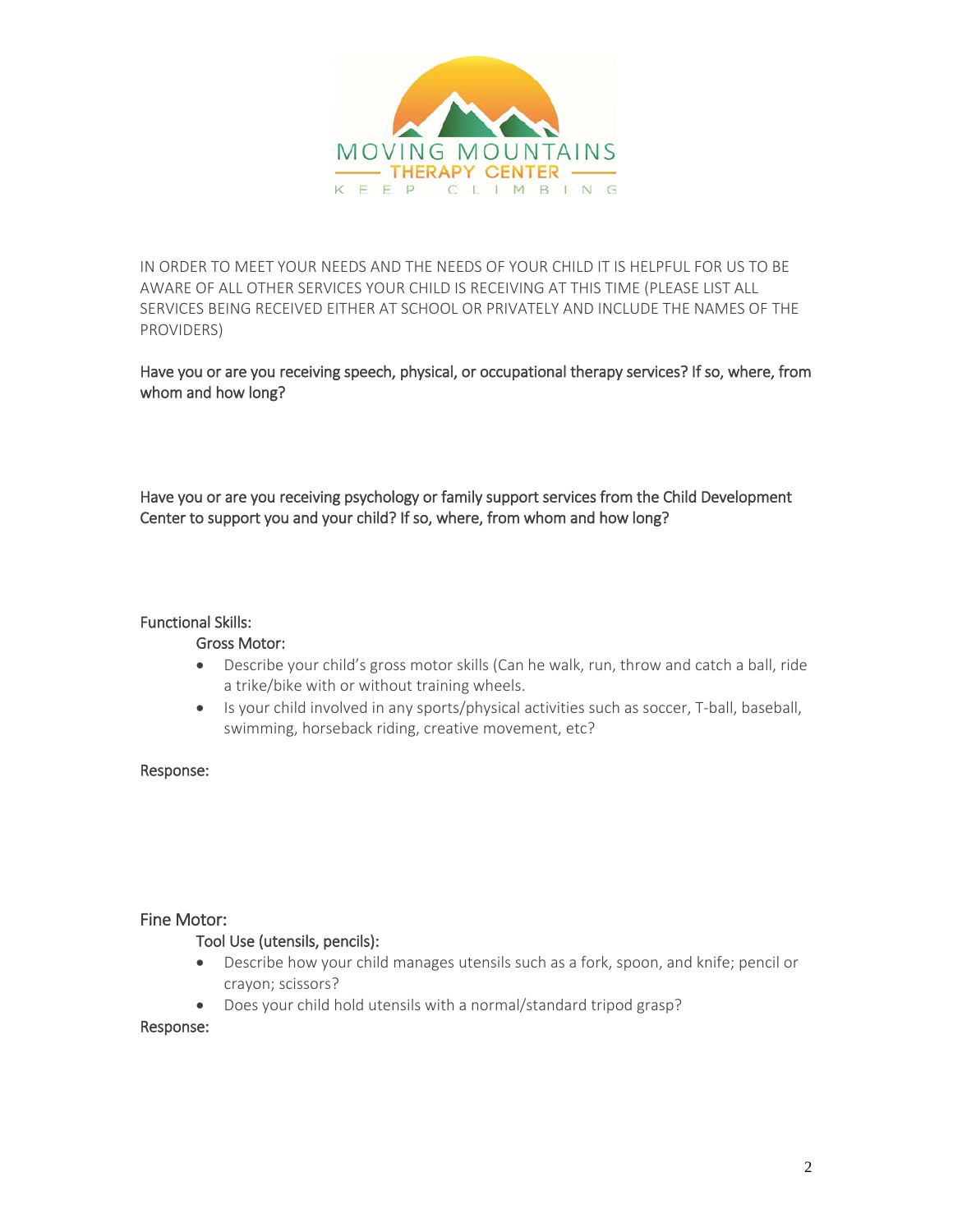

### Eating/Feeding

Does your family have a regular mealtimes? Sensitivities or preferences?

### Dressing Skills:

- Does your child assist with dressing or dress independently?
- Does your child manage snaps, buttons, zippers and shoe tying independently or need assistance?
- How much time does it take for your child to get dressed?

#### Response:

### Play Skills:

• Describe the play activities that your child engages in. Does your child play interactively with his peers? Does your child play independently?

## Response:

### Academics:

- Is your child attending a preschool or elementary school? What grade is your child in at school? Is your child in regular education? Resource room? Special education?
- Is you child successful at school? I s your child managing all aspects of his day at school or are there any areas of difficulty? Please describe.

Any teacher concerns: What, if any, concerns have the teacher(s) raised?

## Response:

## General State of Arousal:

• Is your child - Over responsive or under responsive to everyday stimuli? Do they seem overly sensitive to noise, light, touch? What strategies does you child use to help calm or to increase attention to task.

## Response:

#### Temperament: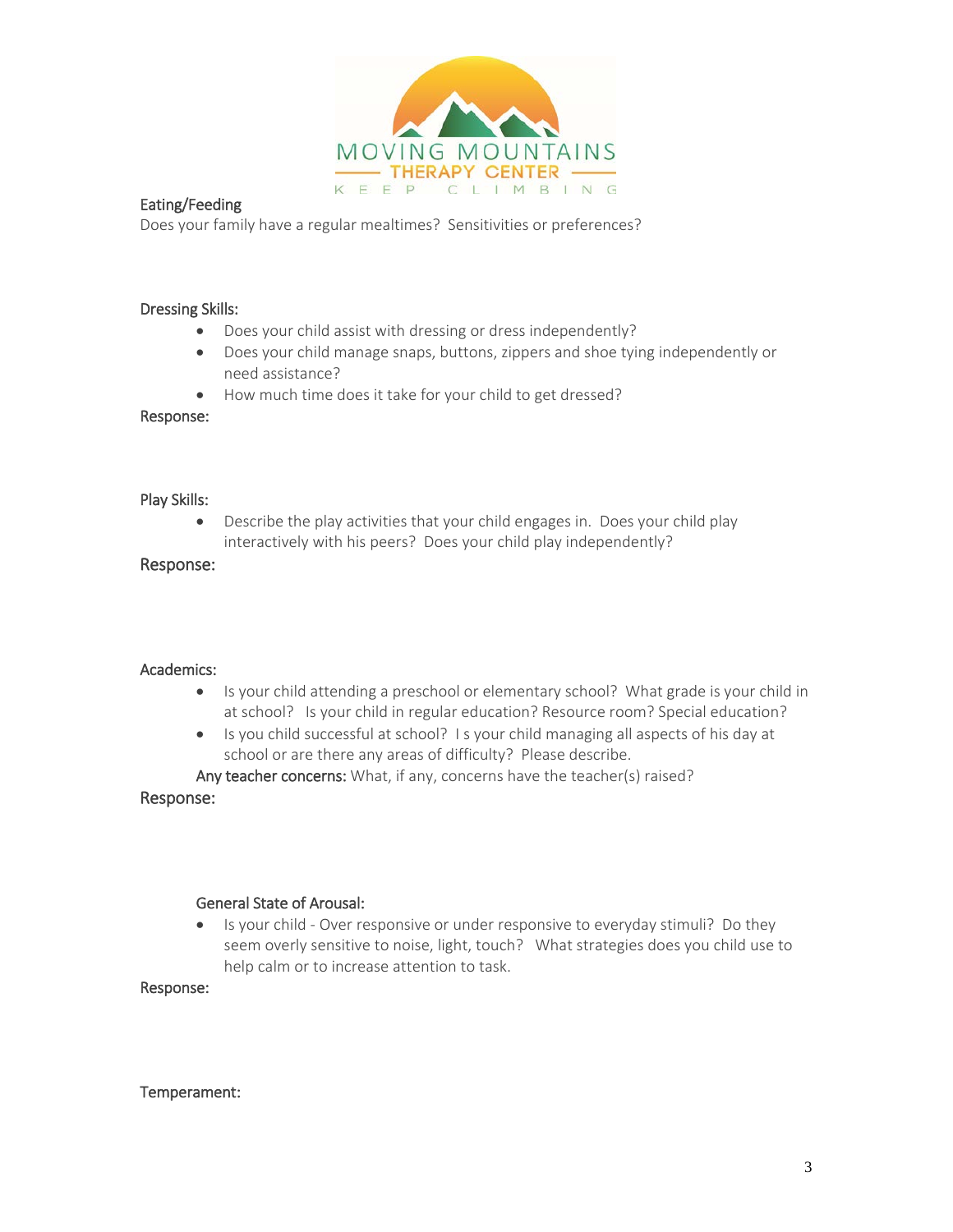

## Need for Routine:

- Does your child do better with a structured routine?
- What happens if the routine is altered?

### Response:

## Sleep (settling, sleep, arising):

- Does your child have any difficulty getting to sleep in the evening? What strategies do you have to use to help your child go to sleep?
- Does your child sleep through the night?
- Does your child have any difficulty getting up in the morning?

### Response:

## Community Settings:

- Do any difficulties arise when your child is in stores, malls, restaurants, etc? Such as uncontrollable touching, sensitivity to noises, lights.
- Does he become over stimulated by the activity around him?
- What response does he have to over stimulation does he shut down or become hyper?

### Response:

## Attention Span:

• Describe your child's attention span. Is it appropriate for his age?

## Response:

### Transitions:

- Does your child have difficulties with transitions?
- What strategies do you use if there are difficulties with transitions?

#### Response:

Activity level:

• Do you consider your child's activity level average for his age, not inactive, or overactive?